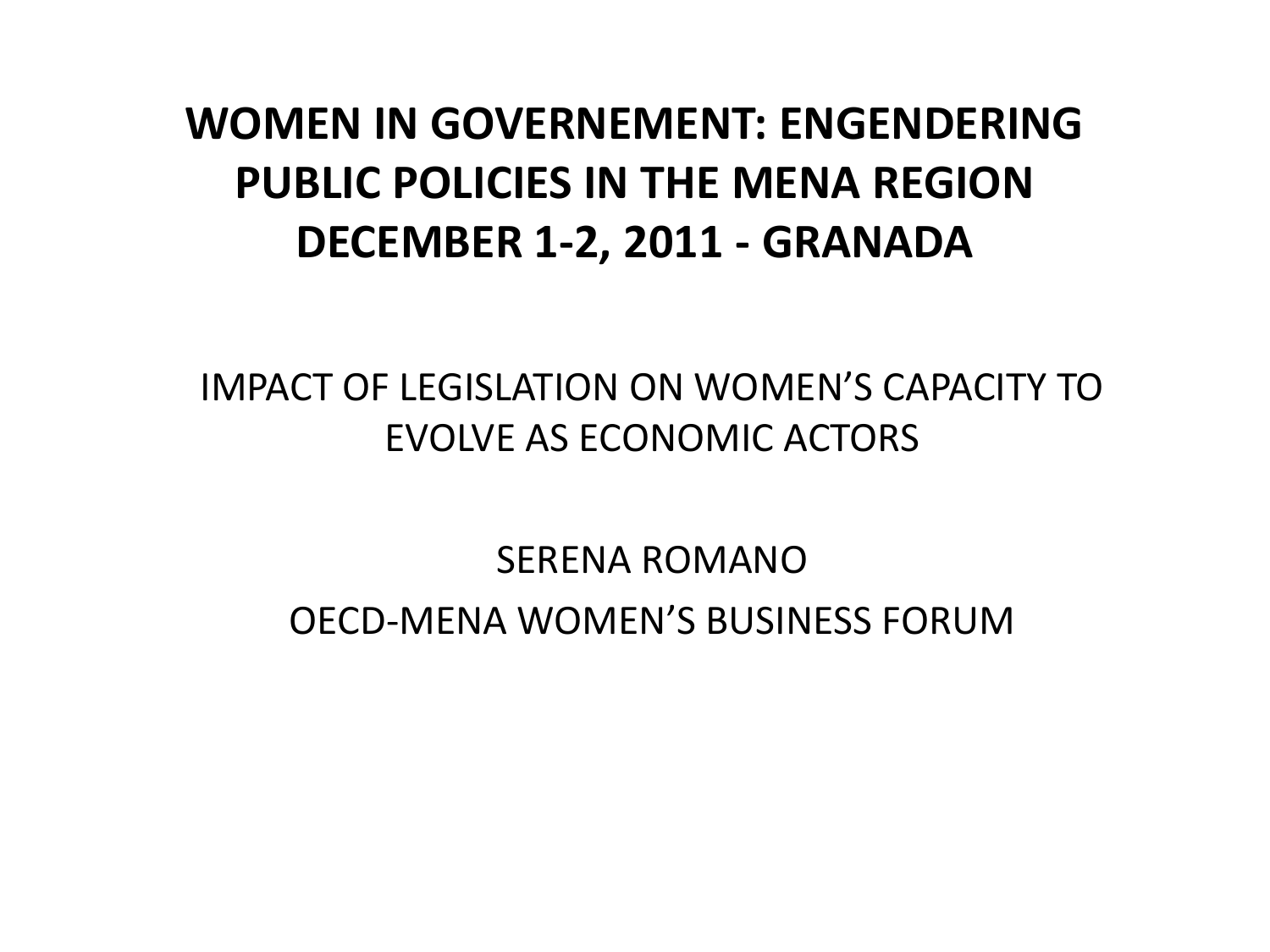# **OECD-MENA WOMEN'S BUSINESS FORUM PRESENTATION**

- Created by MENA Ministers to strengthen women's economic empowerment in the Region
- Represents a network of over 200 leaders from the private and public sector, government, international organizations and civil society
- Helps to improve women-led businesses through conferences, capacity-building workshops and policy analysis
- Mainstreams women's issues into international policy fora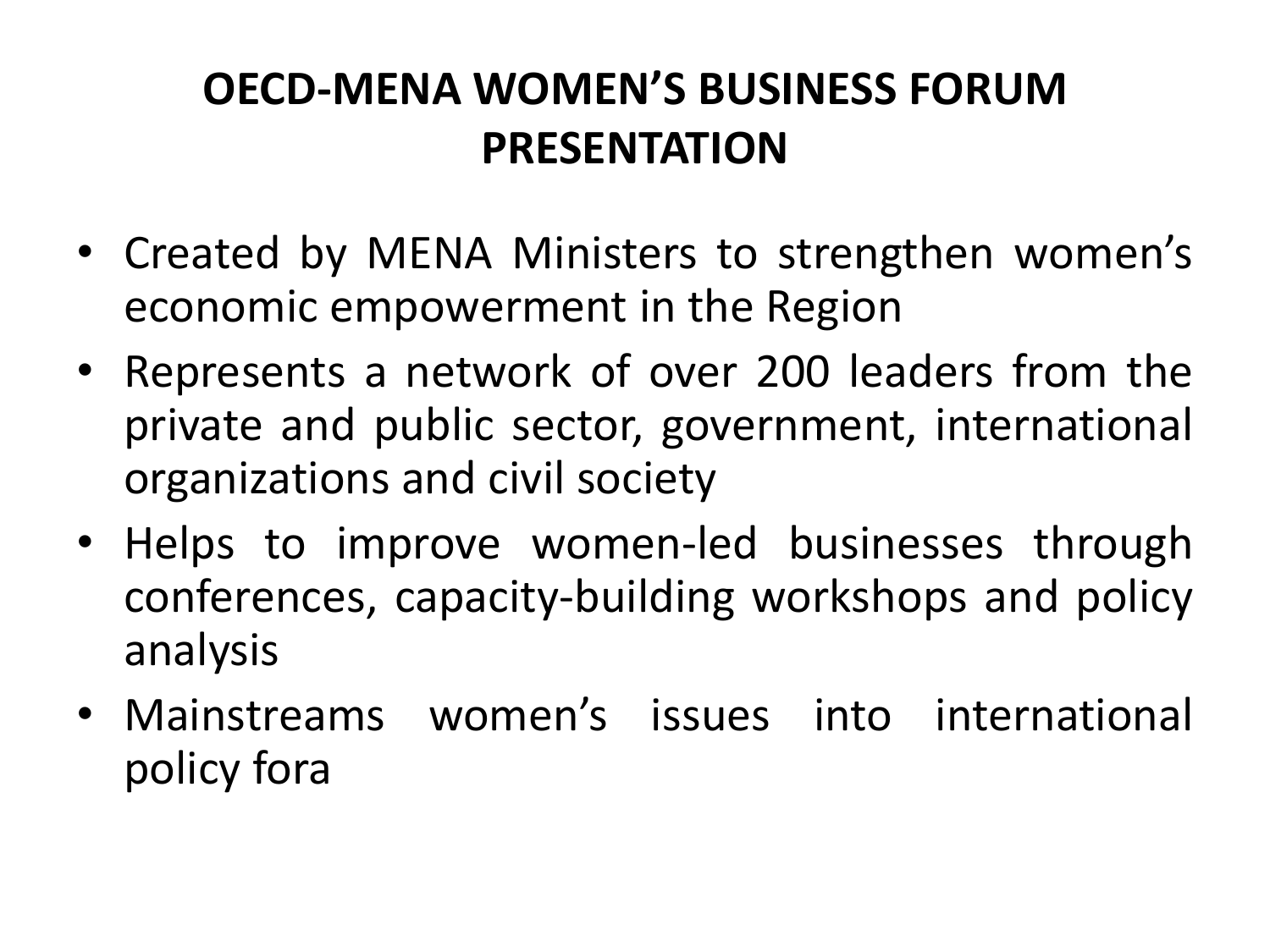# **OECD-MENA WOMEN'S BUSINESS FORUM UPDATE**

- Inventory of Policies, Institutions and Programmes Supporting Women's Enterprise
- Setting up national task forces in the 18 MENA economies to complete the Inventory
- In September 2011, the 10th meeting of the WBF was held in Paris on Policies and Services to support Women's Entrepreneurship Development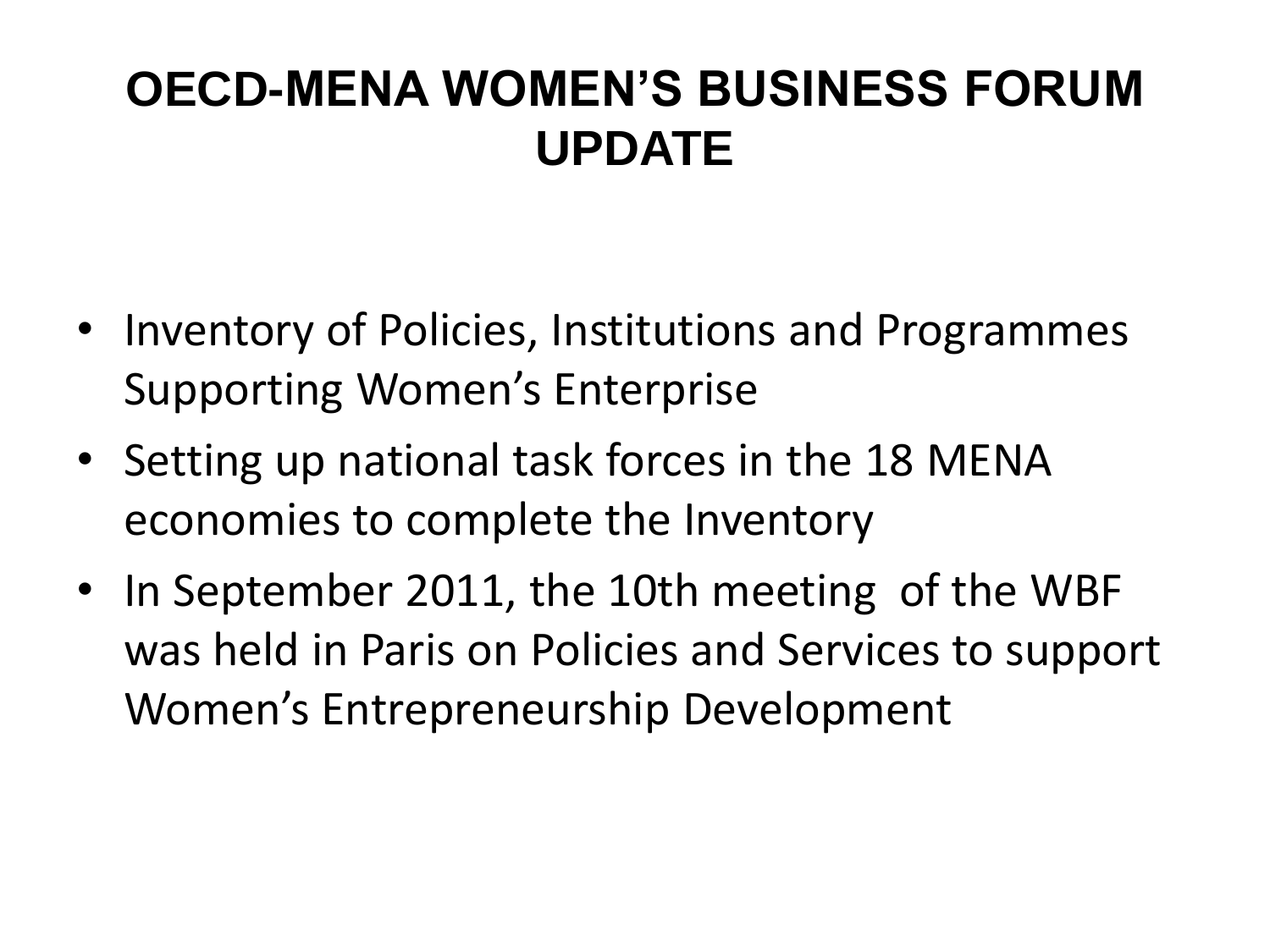# **BARRIERS TO WOMEN ENTREPRENEURS AND EMPLOYEES**

- Limited capacity to own and manage wealth (land is a crucial issue)
- Labor laws restrict hours and sectors in which women can work
- Procedures more burdensome (licenses and registrations)
- Resolving conflicts can take longer
- Access to finance is very difficult
- When women considered legal minors (authorization to travel or sign contracts)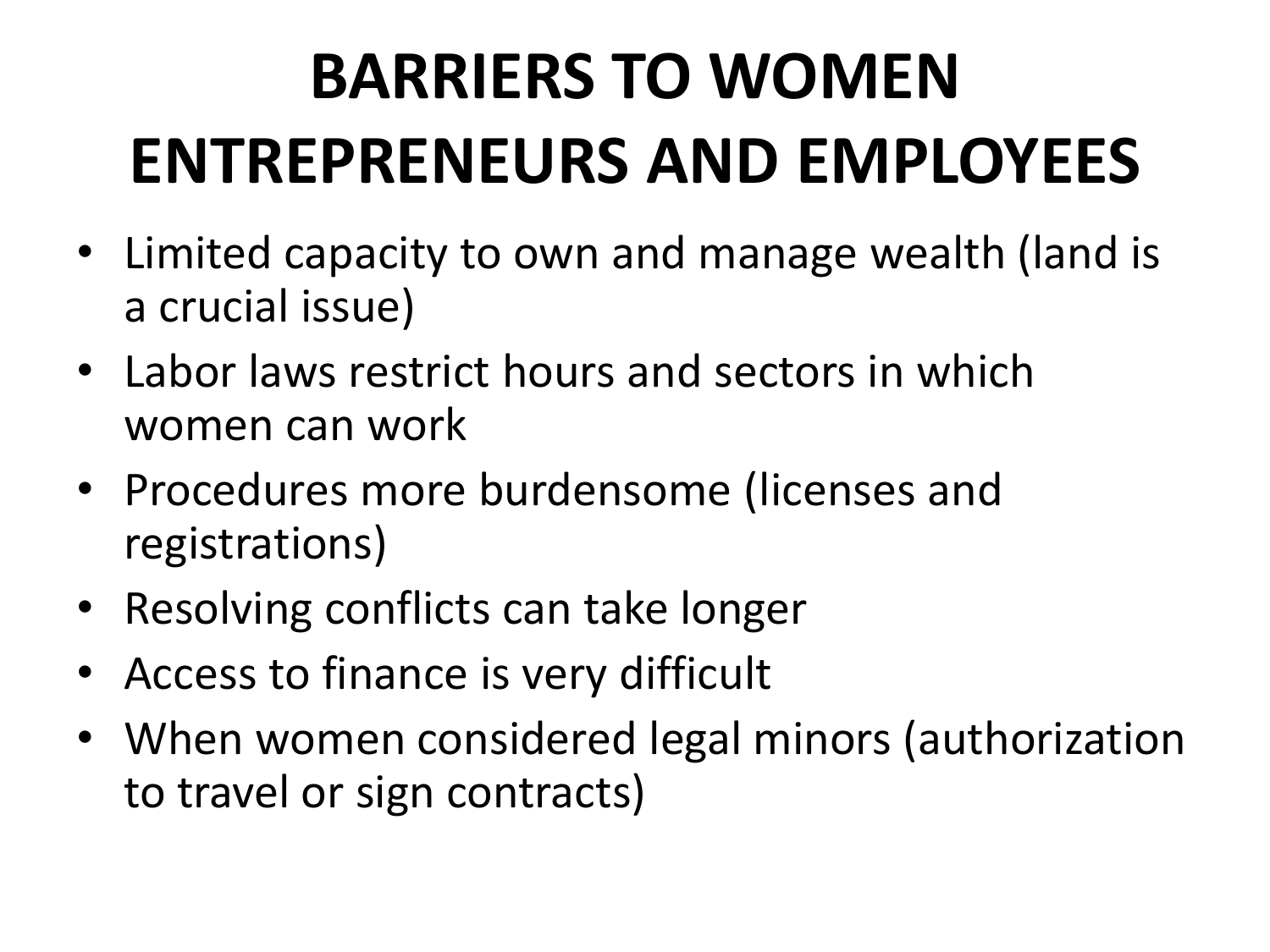# **HOW CAN LAWS ADDRESS THESE ISSUES?**

- Gender parity should be promulgated in Constitutions
- Labor laws should find the right balance between the protection of maternity and need for women to participate as independent and autonomous actors of the economy
- Legal reforms where women's property rights are restricted
- Expansion of access to formal credit (beyond microfinance) combined with training
- Transport and Security (Gender- Sensitive Budgeting) *World Development Report 2012 - Gender equality and development - World Bank*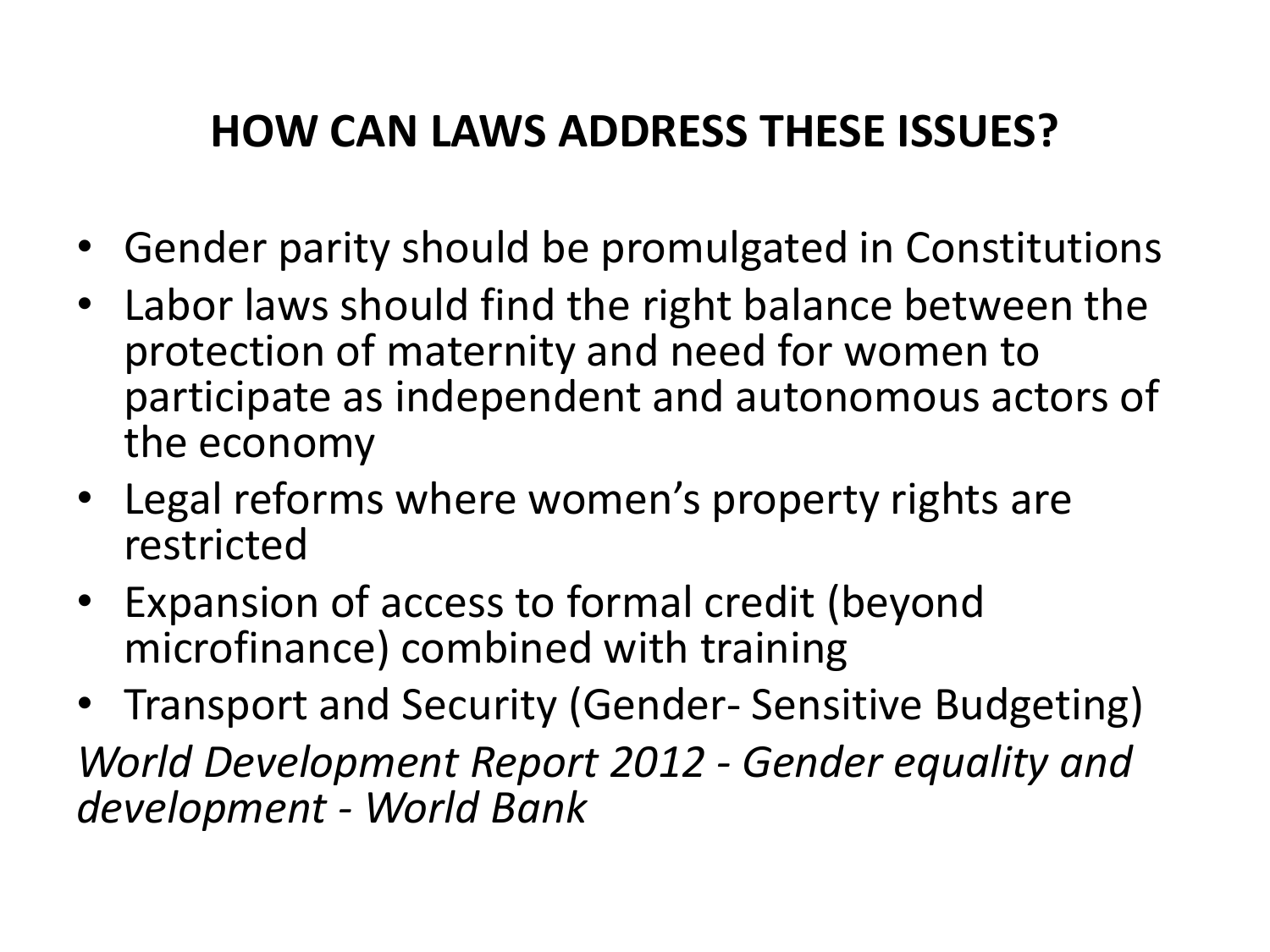### **CAN LEGISLATION ALONE ADDRESS THESE ISSUES ?**

- Enforceability of the law
- Greater involvement of women in key positions in government, parliament and administrations
- Women to become interlocutors of government for the improvement of their conditions
- Cultures can evolve with professional women as role models in the media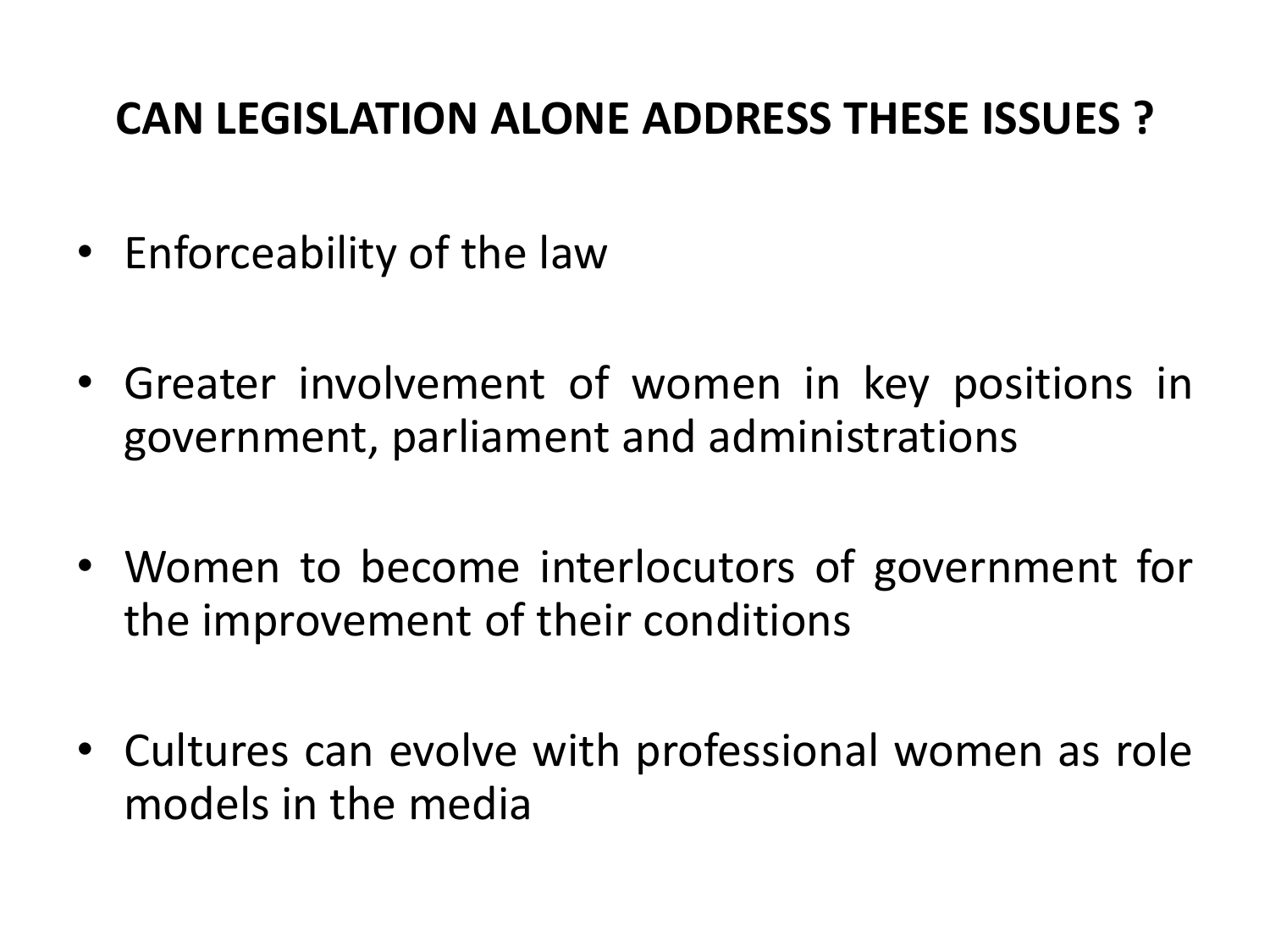# **EMPOWEREMENT OF WOMEN CAN ONLY OCCUR IF GENDER ISSUES BECOME A PRIORITY OF GOVERNMENTS WHO WILL PROMOTE PROGRAMMES TO ADDRESS ALL MARKET FAILURES**

### **EXAMPLES CAN BE DRAWN FROM**

#### **THE LEY DE IGUALDAD IN SPAIN**

#### **AND**

#### **THE GENDER EQUALITY BILL IN SOUTH AFRICA**